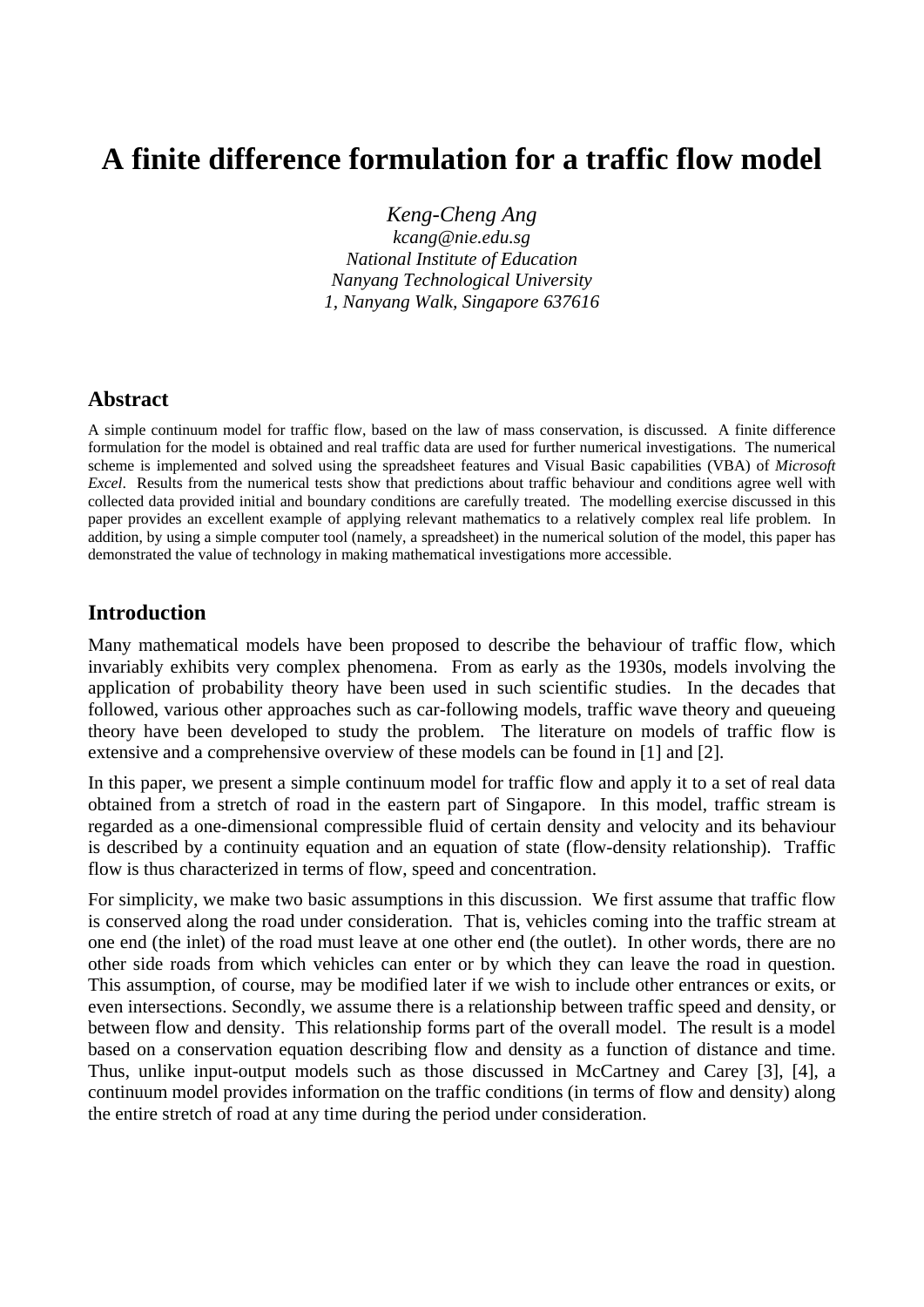## **Traffic flow model**

Continuum traffic flow models were first proposed and developed independently by Lighthill and Whitham [5] and Richards [6]. As such, the simple continuum model is often referred to as the LWR model.

Consider a stretch of unidirectional continuous road section with an inlet at A, and an outlet at B as shown in Figure 1.



Figure 1. Section of a unidirectional continuous road

The LWR model for such a road section is given by

$$
\frac{\partial k}{\partial t} + \frac{\partial q}{\partial x} = g(x, t) \tag{1}
$$

where  $k(x,t)$  is the traffic density,  $q(x,t)$  is the flow rate of the traffic stream and  $g(x,t)$  is the rate at which vehicles are generated (and fed into the traffic stream) or dissipated (and taken off the traffic stream) per unit time per unit length. The independent variables  $x$  and  $t$  represent space and time respectively. In addition, the model is governed by the fundamental relationship

$$
q = uk \tag{2}
$$

where  $u$  is the mean speed of vehicles travelling along the section of road under consideration. A more detailed and complete derivation of the model is given in [5].

While it is possible to consider a general case, for simplicity and to keep the problem tractable, we shall consider the case where  $g(x,t) = 0$ ; that is, where there is no generation or dissipation of vehicles. In other words, we use our first assumption mentioned earlier that there are no other entrances (or "sources") or exits (or "sinks") except A and B.

We further assume that there is a speed-density relationship. This will link the mean speed  $u$  and the traffic density  $k$ . Greenshields [7] proposed a simple linear relationship,

$$
u = F\left(1 - \frac{k}{K}\right) \tag{3}
$$

where  $F$  is the free-flow speed and  $K$  is the jam density. These two parameters in traffic flow studies represent the two extreme cases of road conditions. Free-flow speed is the maximum mean speed that vehicles can attain in the absence of any road congestion, and jam density is the maximum concentration of vehicles under congested traffic flow situations. Equations  $(1) - (3)$ form a set of equations for a simple continuum model for traffic flow. To complete the model, we need to specify the boundary and initial conditions. This will be discussed in subsequent sections.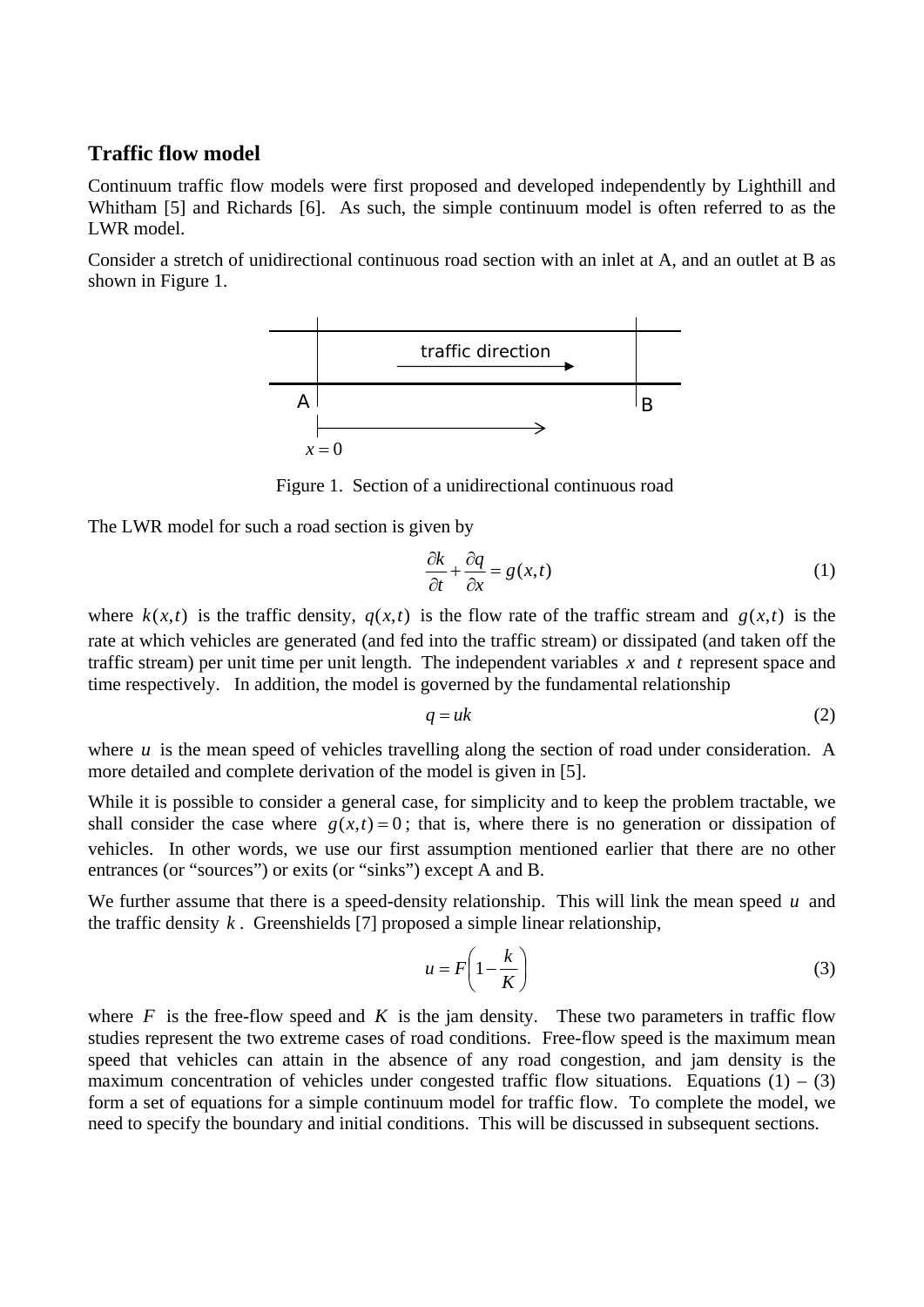#### **Formulating the finite difference scheme**

The model may be solved by using a finite difference scheme. We first discretize the  $x - t$  solution space using a rectangular grid. For convenience, we choose a uniform grid spacing of  $\Delta x$  and  $\Delta t$ in the *x* and *t* directions respectively. Thus, we have  $x_i = j\Delta x$  for  $j = 0, 1, ..., J$  and  $t_n = n\Delta t$  for  $n = 0, 1, 2, \ldots$  if we divide the space domain into J subintervals and let time t increase to some specified time level. For convenience, we further denote the values of dependent variables at the  $(j, n)$  grid point using the subscript-superscript notation. For instance,  $k(x_j, t_n)$  is denoted by  $k_j^n$ .

Using the finite difference approximations (forward-time and backward-space)

$$
\left.\frac{\partial k}{\partial t}\right|_j^n \approx \frac{k_j^{n+1} - k_j^n}{\Delta t} \text{ and } \left.\frac{\partial q}{\partial x}\right|_j^n \approx \frac{q_j^n - q_{j-1}^n}{\Delta x},
$$

and setting  $g(x,t) = 0$ , we obtain the discretized model equations

$$
\frac{q_j^n - q_{j-1}^n}{\Delta x} + \frac{k_j^{n+1} - k_j^n}{\Delta t} = 0
$$
\n(4)

$$
q_j^n = k_j^n u_j^n \tag{5}
$$

$$
u_j^n = F\left(1 - \frac{k_j^n}{K}\right) \tag{6}
$$

Combining Equations  $(4) - (6)$  and further simplifying, we obtain an explicit finite difference form for the simple continuum traffic flow model given by

$$
k_j^{n+1} = k_j^n + \frac{\Delta t}{\Delta x} F\left[\frac{1}{K} \left( \left(k_j^n\right)^2 - \left(k_{j-1}^n\right)^2 \right) + k_{j-1}^n - k_j^n \right], \text{ for } j = 1, 2, ..., J \text{ and } n = 0, 1, 2, .... \tag{7}
$$

The initial conditions  $k_j^0$  for  $j = 0, 1, ..., J$ , and boundary conditions  $k_0^n$  for  $n = 0, 1, 2, ...$  must be either provided or estimated. The numerical scheme involves marching across the space domain at each time level for the time period of interest.

Stability of the numerical scheme is ensured if Δ*x* and Δ*t* are chosen appropriately. In this case, by choosing  $\Delta x$  and  $\Delta t$  such that  $\Delta x/\Delta t > F$ , we ensure that the scheme is stabile and that convergence will be reached [8].

Although Equation (7) provides the numerical scheme for the model in terms of traffic density, in practice, we often describe traffic conditions in terms of flow rate since this can be measured by counting the number of vehicles passing a point over a short period of time. Indeed, measurements made in traffic flow studies are usually of flow rate and not traffic density.

From Equations (5) and (6), we obtain the relationship between traffic density and flow rate

$$
k_j^n = \frac{K}{2} - \sqrt{\frac{K^2}{4} - \frac{K}{F}q_j^n}
$$
 (8)

which will be used in the numerical scheme to handle initial and boundary conditions.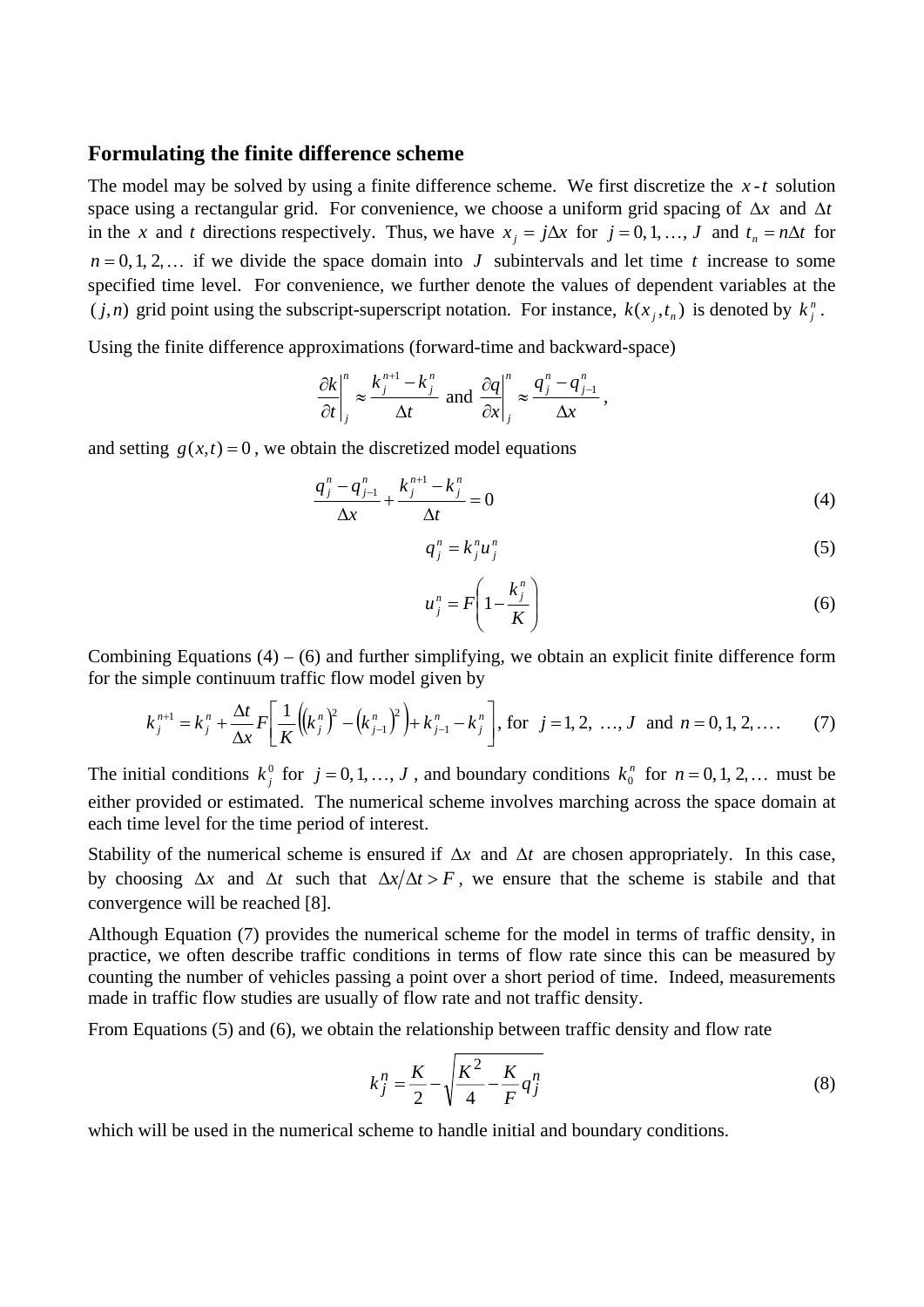## **Real traffic data**

Initial and boundary conditions in the numerical scheme may be obtained by actually collecting real traffic data. In the present discussion, real data have been collected by capturing traffic conditions at two points along a stretch of road in the eastern part of Singapore. This is a one-kilometre section of an expressway which has no entrances or exits, making it well suited for the model discussed here. Cameras were set up at the inlet and outlet and the traffic conditions were recorded over a period of six hours on a normal weekday. The video recordings were then played and vehicles passing the points were counted and categorized.

Vehicles are of different sizes but the continuum model assumes that vehicles are of a certain fixed and standard size. Thus, all vehicles in this study need to be categorized and then converted to its "passenger car equivalent" or PCE. In Singapore, vehicles may be generally categorized as Cars, Motocycles, Light trucks, Heavy trucks and Buses, and these have PCE values of 1.0, 0.4, 1.3, 2.6 and 2.7 respectively [9]. Using these PCE conversion values, the flow rates at the two end points of the stretch of road are calculated and tabulated in Table 1

| Time (h) | q(0,t) | q(1,t) | Time (h) | q(0,t) | q(1,t) |
|----------|--------|--------|----------|--------|--------|
| 0.00     | 1612   | 1500   |          |        |        |
| 0.25     | 1777   | 1678   | 3.25     | 871    | 799    |
| 0.50     | 1765   | 1498   | 3.50     | 808    | 759    |
| 0.75     | 1590   | 1498   | 3.75     | 990    | 794    |
| 1.00     | 1205   | 1145   | 4.00     | 834    | 1088   |
| 1.25     | 1084   | 989    | 4.25     | 782    | 1109   |
| 1.50     | 1004   | 776    | 4.50     | 718    | 679    |
| 1.75     | 1199   | 968    | 4.75     | 634    | 487    |
| 2.00     | 1278   | 834    | 5.00     | 756    | 559    |
| 2.25     | 1119   | 864    | 5.25     | 768    | 840    |
| 2.50     | 980    | 878    | 5.50     | 654    | 901    |
| 2.75     | 887    | 945    | 5.75     | 707    | 598    |
| 3.00     | 924    | 732    | 6.00     | 659    | 793    |

Table 1: Flow rates (No. of cars per hour) at the inlet ( $q(0,t)$ ) and outlet ( $q(1,t)$ )

In this model, x is the spatial direction along the stretch of road. At the inlet  $x = 0$ , and at the outlet  $x = 1$ . Thus, we have  $x_0 = 0$  and  $x_j = 1$ . Values of  $q(0, t)$  in Table 1 may be with Equation (8) to provide information for the boundary conditions of the numerical scheme. Values of  $q(1,t)$  provide the flow rates at the outlet and can be used to compare with predicted flow rates obtained from the model.

For a complete set of initial conditions, we need values of  $k_j^0$  (or  $q_j^0$ ) at  $j = 0, 1, 2, ..., J$ . That is, we need to capture traffic conditions at *many* positions along the road and not just at the end points. This is too expensive and impractical. Instead, we estimate these values using the simple linear interpolation of the available values  $k_0^0$  and  $k_J^0$ . That is,

$$
k_j^0 = k_0^0 + x_j \left(k_j^0 - k_0^0\right), \text{ for } j = 1, 2, ..., J - 1.
$$
 (9)

We now have a complete set of initial conditions for the numerical scheme.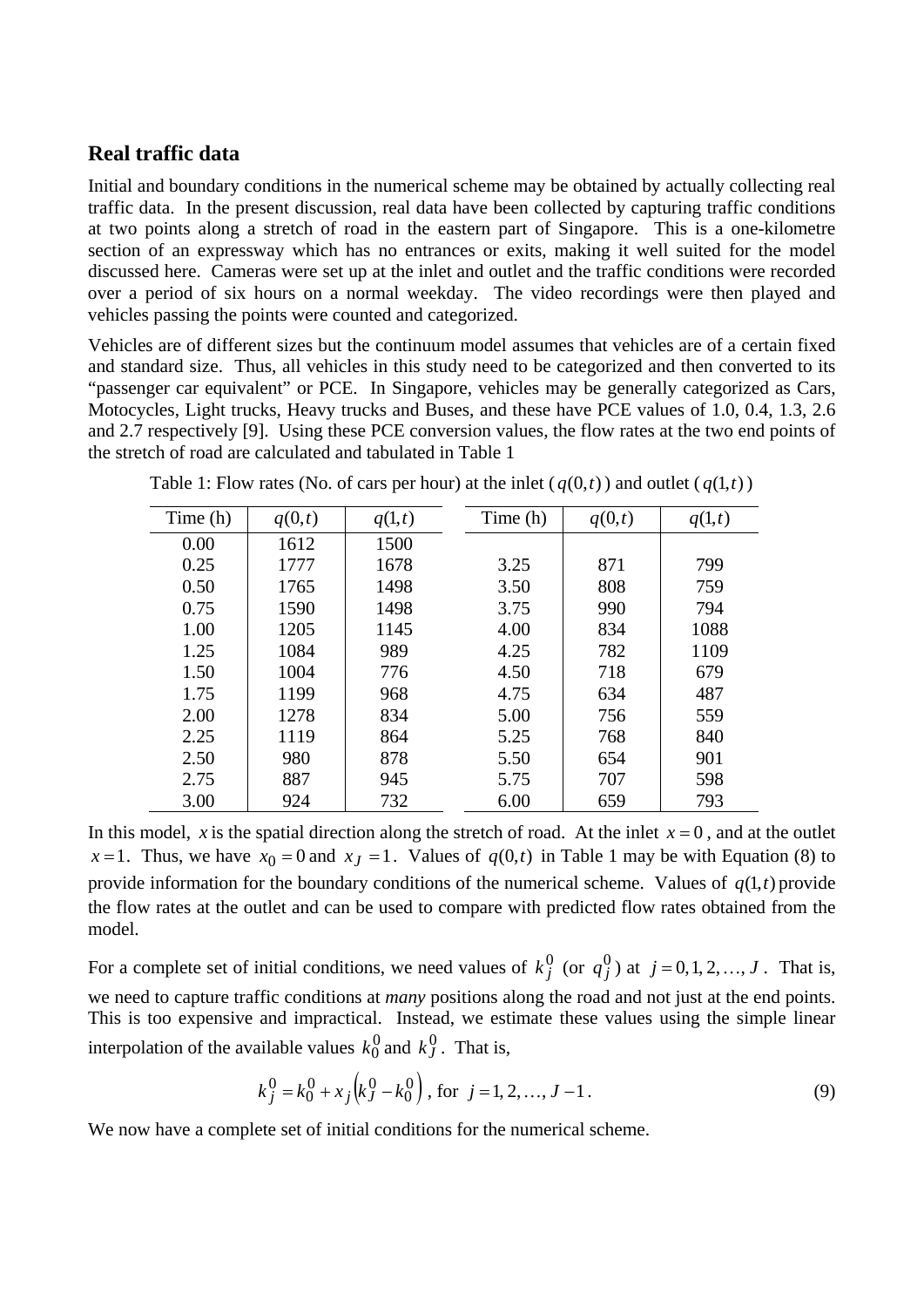Boundary conditions at  $x = 0$  are needed at every time level for the finite difference scheme given by Equation (7). Real traffic data, however, are only available at specific values of *t*(see Table 1). While it may be tempting to choose  $\Delta t = 0.25$  so that boundary values may be obtained directly from Table 1, this would result in very large errors. Moreover, the stability condition ( $\Delta x/\Delta t > F$ ) would also require a large value for  $\Delta x$ , making the numerical scheme less accurate. In order to use a smaller  $\Delta t$  value, we will need to estimate values of the flow rate in between the collected data values. There are several ways of estimating these values and in this discussion we present two possible methods, resulting in two different models.

#### *Model A*

In Model A, we find a function whose graph approximates the data points given by  $q(0,t)$  for  $t = 0, 0.25, 0.75, \ldots, 6.0$ . By observing the data points, we *guess* that such a function may take the form

$$
q(0,t) = (q(0,0) + a\sin(m\pi t))\exp(-kt),
$$

where  $a$ ,  $m$  and  $k$  are positive constants to be found. These constants may be obtained by the least squares method of minimizing the sum of errors between each data point and the corresponding approximated value. One way to do this quickly is to use the Solver tool in *MS Excel*. The Solver tool in *Excel* allows the user to specify a cell (or group of cells) whose value will be varied until the value in a target cell is as close to a pre-determined value as possible.

Using *Excel*'s Solver tool, it is found that for the set of data values in Table 1, a choice of  $a = 244.55$ ,  $m = 1.1832$  and  $k = 0.1670$  will minimize the sum of residual errors in the estimation. That is, the set of data points may be approximated by the function

$$
q = (1612 + 244.55\sin(1.1832\pi))\exp(-0.1670t). \tag{10}
$$

#### *Model B*

In Model B, a cubic spline interpolation of the data points is used to obtain the required boundary values. A set of piecewise continuous and smooth cubic functions resulting from the cubic spline interpolation of the data points may be obtained from a computer algebra system (such as Maple<sup>®</sup>). A typical set of Maple commands would look as follows:

 $>$  t1:=[0.00, 0.25, 0.50, 0.75, 1.00, 1.25, 1.50, 1.75, 2.00, 2.25, 2.50, 2.75, 3.00, 3.25, 3.50, 3.75, 4.00, 4.25, 4.50, 4.75, 5.00, 5.25, 5.50, 5.75, 6.00]: > q0:=[1612, 1777, 1765, 1590, 1205, 1084, 1004, 1199, 1278, 1119, 980, 887, 924, 871, 808, 990, 834, 782, 718, 634, 756, 768, 654, 707, 659]: > cs:=spline(t1,q0,t,cubic); > cs:=unapply(cs,t):

The graph of the approximate function in Equation (10) is shown in Figure 1, while Figure 2 shows the cubic spline functions obtained from the Maple code above. As can be observed, the cubic spline interpolation obviously yields a better approximation for the set of data points.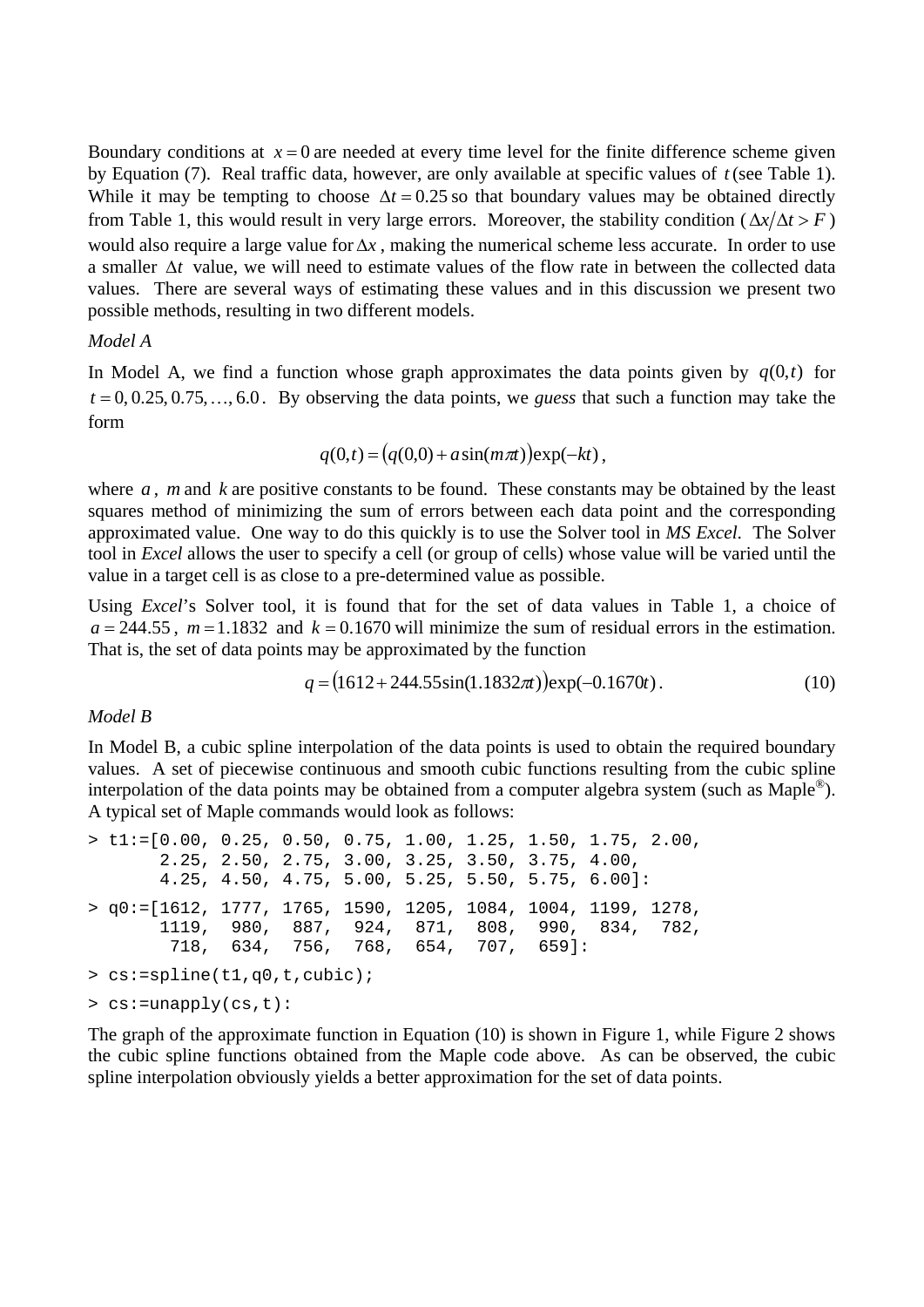

Figure 1: Graph of q and data values  $q(0,t)$  Figure 2: Cubic spline interpolation of data



values  $q(0,t)$ 

## **Numerical Results and Discussion**

Before implementing the numerical scheme, we need to either determine various parameter values. In the present discussion, the total distance of the stretch of road is 1 km and the final time *T* is 6 h, as dictated by the available data. For convenience, we let  $J = 25$  and thus  $\Delta x = 0.04$ . Choosing  $\Delta t = 0.0004$  ensures stability in the numerical scheme and a relatively accurate set of results. The values of the free flow speed  $F$  and jam density  $K$  are assumed to be 77.8 km/h and 107.2 cars/km, as determined by Mak in [10].

The finite difference scheme given by (7) may be coded using any suitable programming language or environment. In this study, *Excel*'s Visual Basic Application (VBA) was used to implement the scheme based on the algorithm below:

| Step           |                                                     | Remarks                            |
|----------------|-----------------------------------------------------|------------------------------------|
| 1              | Let $J=25$ , $dx=0.04$ , $T=6$ ,                    | Setting parameter values           |
|                | dt=0.0004, $F=77.8$ , and $K=107.2$                 |                                    |
| 2              | Let $N=T/dt$                                        | Find total number of time levels   |
| 3              | Declare arrays $k0[0J]$ and $k1[0J]$                | To store values of $k_i^n$         |
| $\overline{4}$ | Let $k0[j] = k_i^0$ for j=0,1,, J                   | Set initial conditions             |
| 5              | For $n=1, 2, 3, $ , N do Steps 6 to 8               |                                    |
| 6              | Set k1[0] = $k_0^n$ using Equation (8), with t=n×dt | Set boundary conditions            |
| $\overline{7}$ | Set k1[j]= $k_i^{n+1}$ using Equation (7)           | Use the explicit finite difference |
|                | for $j=0,1,,J-1$                                    | scheme                             |
| 8              | Set $k0[j]=k1[j]$ for $j=0,1,,J$                    | Update values and march on         |
| 9              | Output (or store) required values in $k1$ [ j ]     |                                    |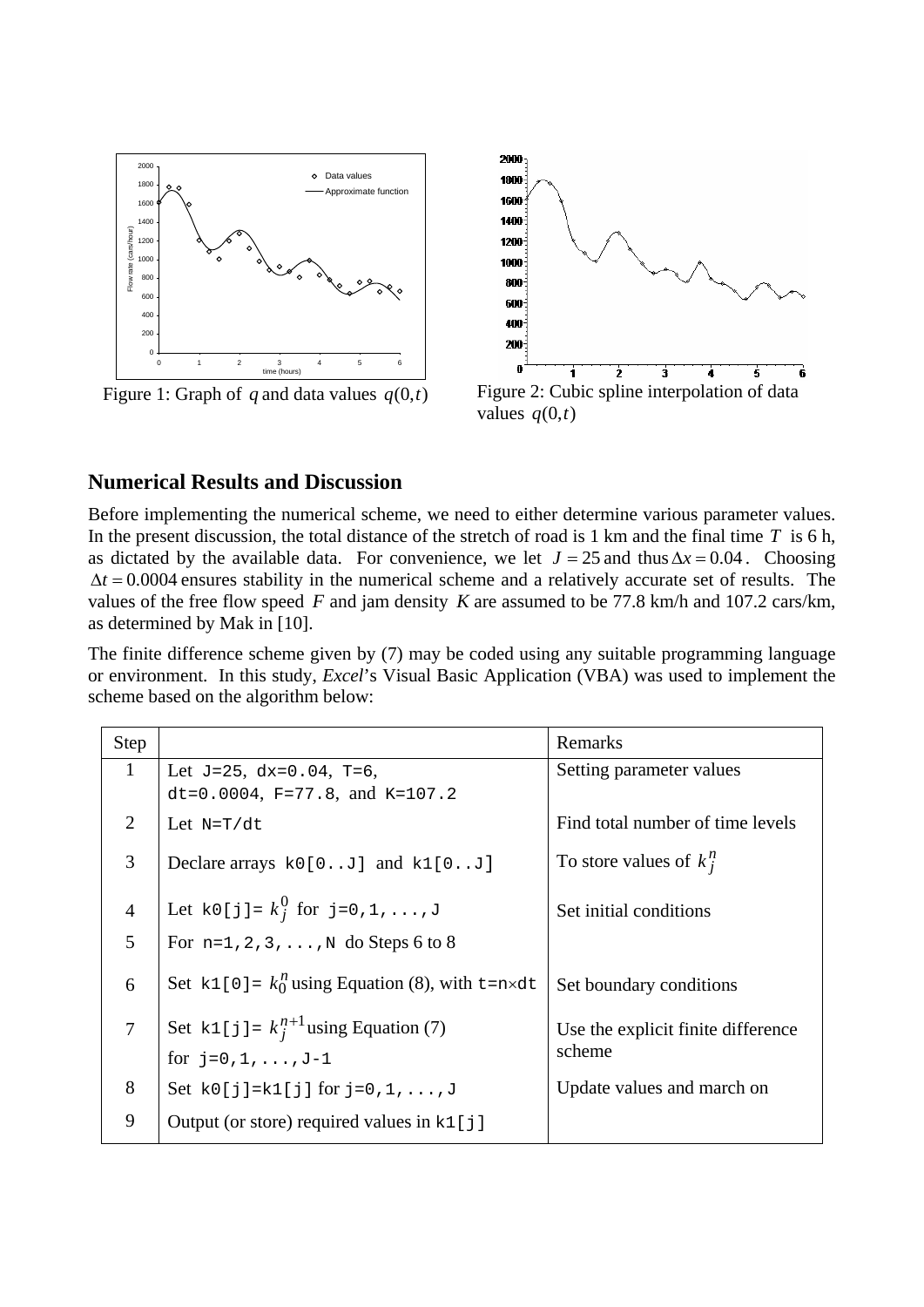In the above algorithm, when using Equation (8) (in Step 6), values of  $q_0^n$  are needed. These may be obtained from either Equation (10) or the cubic spline functions, depending on whether *Model A* or *Model B* is being used. It should be noted that the values obtained in this algorithm are the predicted values of traffic density across the stretch of road and over the period considered. If flow rates are needed, they may be easily computed from the corresponding traffic density values using Equations (5) and (6).

Results from Models A and B are obtained and presented graphically in terms of traffic density at the outlet  $(x=1)$  against time in Figures 2 and 3. From Figure 2, we observe that the predicted traffic densities seems to follow some form of oscillatory pattern. This is only to be expected since the function used to approximate the unknown boundary conditions is of a trigonometric form. The agreement with the observed traffic condition is satisfactory in terms of general trend. The model correctly predicts a decreasing traffic density over time. However, in terms of actual density values, Model A seems to deviate quite markedly from the observed data. This could be due to the fact that the rather artificial function used to approximate the boundary condition may not have the best choice for this set of data.



Figure 2: Predicted traffic densities for Model A (solid line) and real, observed traffic data (dotted line)



Figure 3: Predicted traffic densities for Model B (solid line) and real, observed traffic data (dotted line)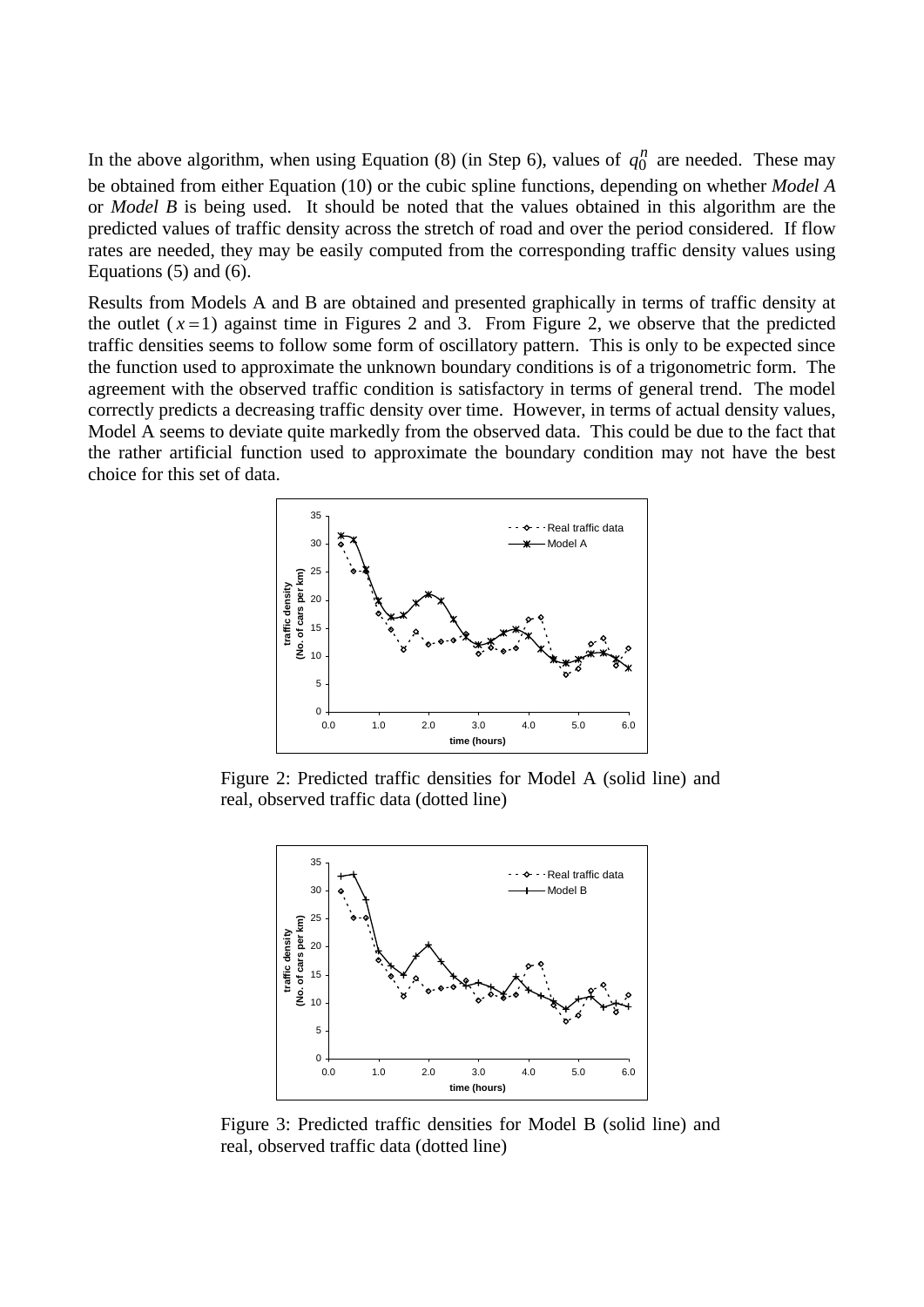From Figure 3, we see that predicted traffic densities from Model B agrees better with observed data compared to Model A. Like in Model A, the decreasing trend is also observed. Unlike Model A, we do not observe any oscillatory behaviour in the predicted traffic density. Overall, the predicted traffic densities are in better agreement with observed data.

In both models, at around  $t = 2$ , the predicted values are significantly higher than the corresponding observed values. This could be explained by the fact that from  $t = 0.75$  to  $t = 1.5$ , there is a sharp drop in traffic flow. This is well predicted by both models. Following this drop, traffic picks up and the models may have "over-compensated" the trend, and hence predicted higher values.

There are many ways to extend this study and improve the model. One could, for instance, take into account a non-zero generating function (that is,  $g(x,t) \neq 0$ ). This would mean that the model can then be applied to a road with more than one entrance (or exit) or with intersections. Traffic conditions at these critical points may be monitored to provide a more complete set of data.

This numerical study has also demonstrated the importance of boundary conditions in such models. In such investigations, boundary conditions play an important role in determining the success of the scheme and may influence the accuracy of the results. One other possible extension of this study would be to examine how the boundary conditions at  $x = 0$  may be treated or handled differently. In addition, initial conditions in the present study have been assumed to vary linearly across the stretch of road. This means that traffic density varies in a linear fashion along the 1 km stretch of expressway. This simplistic assumption can also be modified to give a more realistic model.

Other numerical techniques could be explored. Different methods of data collection can also be employed to obtain a more accurate set of observed data. Some parameter values (such as free flow speed and jam density) were obtained from the literature. These could also be further examined and better estimated.

## **Conclusion**

In this paper, we have presented a simple continuum model for traffic flow and have demonstrated how the model could be formulated as an explicit finite difference scheme. We have also shown that boundary conditions may be treated or handled differently, and this may result in different models. Real traffic data were collected and results from numerical studies compare reasonably well with collected real data

The model discussed is applied with real data collected in Singapore, where traffic congestion has been a major public concern for years. Many policies and schemes have been put in place to ease traffic flow so much so that the tiny island state has the dubious honour of becoming a pioneer in implementing congestion pricing systems [11]. However, despite these efforts, commuters continue to face traffic congestion on major roads everyday. Mathematical models of traffic flow may serve to shed some light on the efficacy and effectiveness of these policies, and at the same time help the authorities better understand the nature of traffic flow.

Modelling traffic flow is a complex problem; but it is this complexity that makes the problem both challenging and attractive. This paper has demonstrated that despite the complexity associated with this problem, it is possible to apply a fairly simple numerical technique, together with appropriate use of computer technology, and make a decent attempt at constructing and solving a simple continuum model for traffic flow.